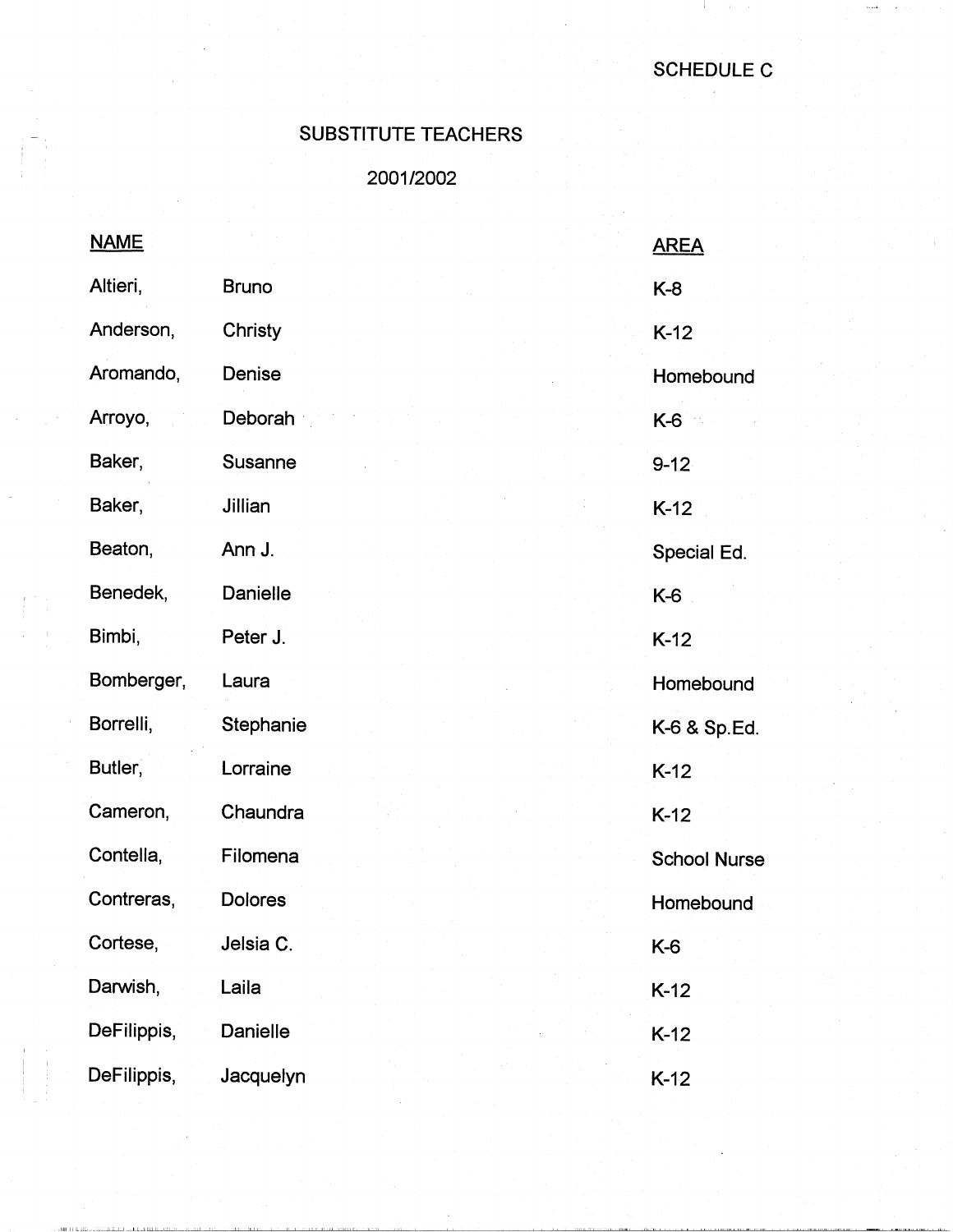| DeLorenzo,   | Robin         | $9 - 12$                  |
|--------------|---------------|---------------------------|
| DeMaio,      | Frank         | $K-12$                    |
| Demmie,      | Carl          | Homebound                 |
| DePalma,     | <b>Bonnie</b> | $K-12$                    |
| DiCristo,    | Shanna        | $K-12$                    |
| DiFiore,     | Mary Beth     | $K-12$                    |
| DiPetta,     | Lori          | $K-12$                    |
| Doman,       | Diane         | K-6                       |
| Downes,      | Ruth          | $K-3$                     |
| Fenton,      | <b>Steven</b> | $K-12$                    |
| Fiore,       | Jennifer      | K-6                       |
| Fisher,      | Sandra        | $K-12$                    |
| Fowler,      | Janice        | Homebound                 |
| Frannicola,  | Robert        | $K-12$                    |
| Frasca,      | Dana          | $K-12$                    |
| Fredricks,   | Nicole        | $9 - 12$                  |
| Furno,       | James M.      | $7 - 12$                  |
| Giglio,      | Jaimee        | $K-12$                    |
| Gilbert,     | Marcia        | Homebound                 |
| Glovin,      | Sheryl        | $K-12$                    |
| Golia,       | <b>Mary</b>   | K-8 & World Lang.         |
| Guancione,   | Karen         | $K-12$                    |
| Guerriero,   | Angela        | K-12 &Spec.Ed.<br>& Music |
| Hasselbrook, | Audrey C.     | K-6                       |

25 J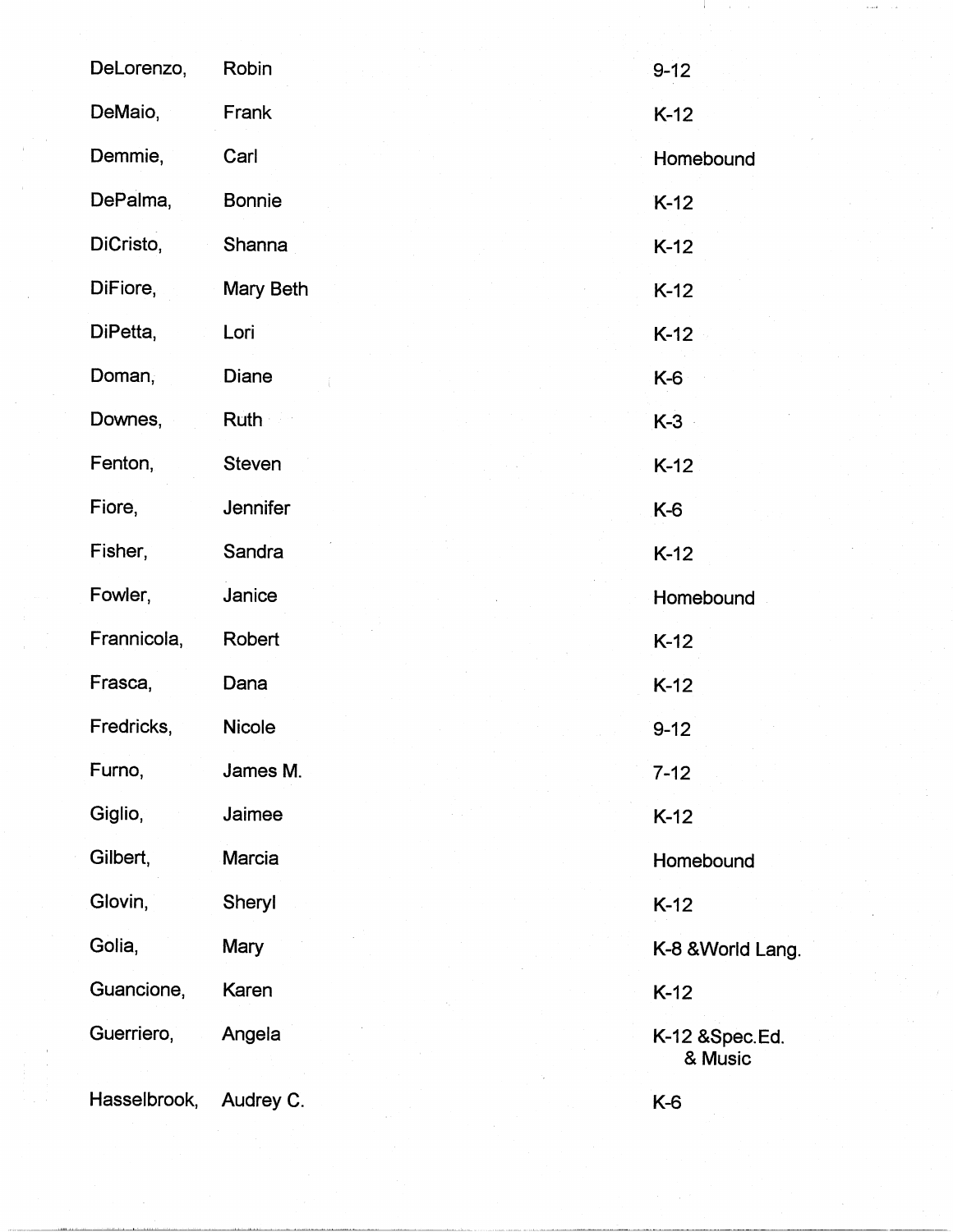| Henchey,     | Lawrence       | $K-12$              |
|--------------|----------------|---------------------|
| Herson,      | John           | $6 - 12$            |
| laco,        | Anita          | $K-8$               |
| lannuzzi,    | Tricia Ann     | $K-12$              |
| Intile,      | Angelo         | $K-12$              |
| Isgro,       | Robyn M.       | $K-12$              |
| Jani,        | Nalini S.      | $K-12$              |
| Jernick,     | Jessica        | $K-12$              |
| Jimenez,     | <b>Nicolas</b> | 9-12 & Hist.        |
| Kasevich,    | Jessica        | $K-12$              |
| Kerber,      | John           | $7 - 8$             |
| Keseling,    | Sharon         | <b>School Nurse</b> |
| Lewis,       | <b>Phyllis</b> | $1 - 3$             |
| Locascio,    | Amelia         | $K-6$               |
| Lorenz,      | <b>Steven</b>  | $K-12$              |
| Lovelace,    | William        | $K-12$              |
| Luzzi,       | Christa        | K-8                 |
| Luzzi,       | Christian      | $9 - 12$            |
| Luzzi,       | David          | $K-12$              |
| Maggiano,    | Pamela         | K-6                 |
| Mainiero,    | Rebecca J.     | $K-12$              |
| Markovic,    | Nikola         | $K-12$              |
| Marra,       | Marcellino     | $K-12$              |
| Mastroberte, | Talia          | K-8                 |

 $\frac{1}{\sqrt{2}}$ 

 $\label{eq:1} \begin{split} \mathcal{L}_{\mathcal{B}}(\mathbf{x}) & = \mathcal{L}_{\mathcal{B}}(\mathbf{x}) \\ & = \mathcal{L}_{\mathcal{B}}(\mathbf{x}) \end{split}$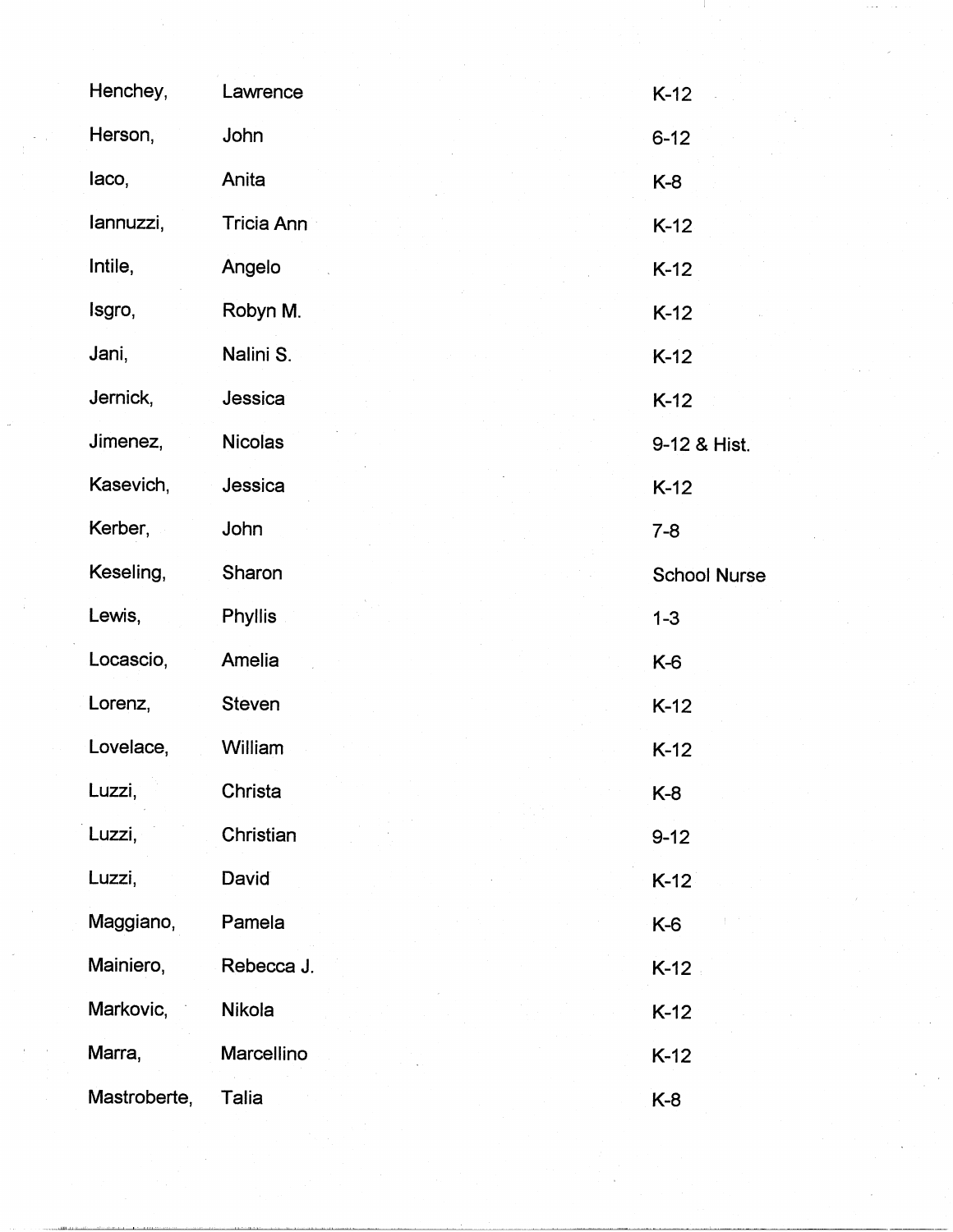| Mattone,     | Eileen        | K-6                 |
|--------------|---------------|---------------------|
| Mazza,       | Denise        | $9 - 12$            |
| McNish,      | <b>Kelly</b>  | $K-12$              |
| Meekins,     | Thomas F.     | $4 - 12$            |
| Miller,      | Carol A.      | $K-12$              |
| Milunaitis,  | Larissa       | $K-12$              |
| Mitschow,    | Lawrence      | $K-12$              |
| Moore,       | Grace E.      | Homebound           |
| Muccigrosso, | Joy           | K-8                 |
| Norton,      | Denise        | <b>School Nurse</b> |
| Orgo,        | Joseph        | $6 - 12$            |
| Pasquale,    | Elizabeth     | $K-6$               |
| Patel,       | Ashwin J.     | $K-12$              |
| Perdon,      | Jo-Ann G.     | $K-12$              |
| Perry,       | Evelyn        | $K-12$              |
| Phillips,    | <b>Bruce</b>  | K-12 Music          |
| Piacenza,    | Valerie       | Homebound           |
| Pintado,     | Juan          | $K-12$              |
| Pontoriero,  | Pasquale      | $K-12$              |
| Posternock,  | Jennifer      | $K-12$              |
| Puzio,       | Kristen       | $K-12$              |
| Radyuk,      | Tamara        | $1 - 4$             |
| Robertazzi,  | <b>Marisa</b> | K-8                 |
| Romano,      | Christina     | K-6                 |

 $\label{eq:2.1} \mathcal{L}(\mathcal{L}(\mathcal{L}))=\mathcal{L}(\mathcal{L}(\mathcal{L}))\quad \text{for all}\quad \mathcal{L}(\mathcal{L})\text{ is a non-odd-odd}.$